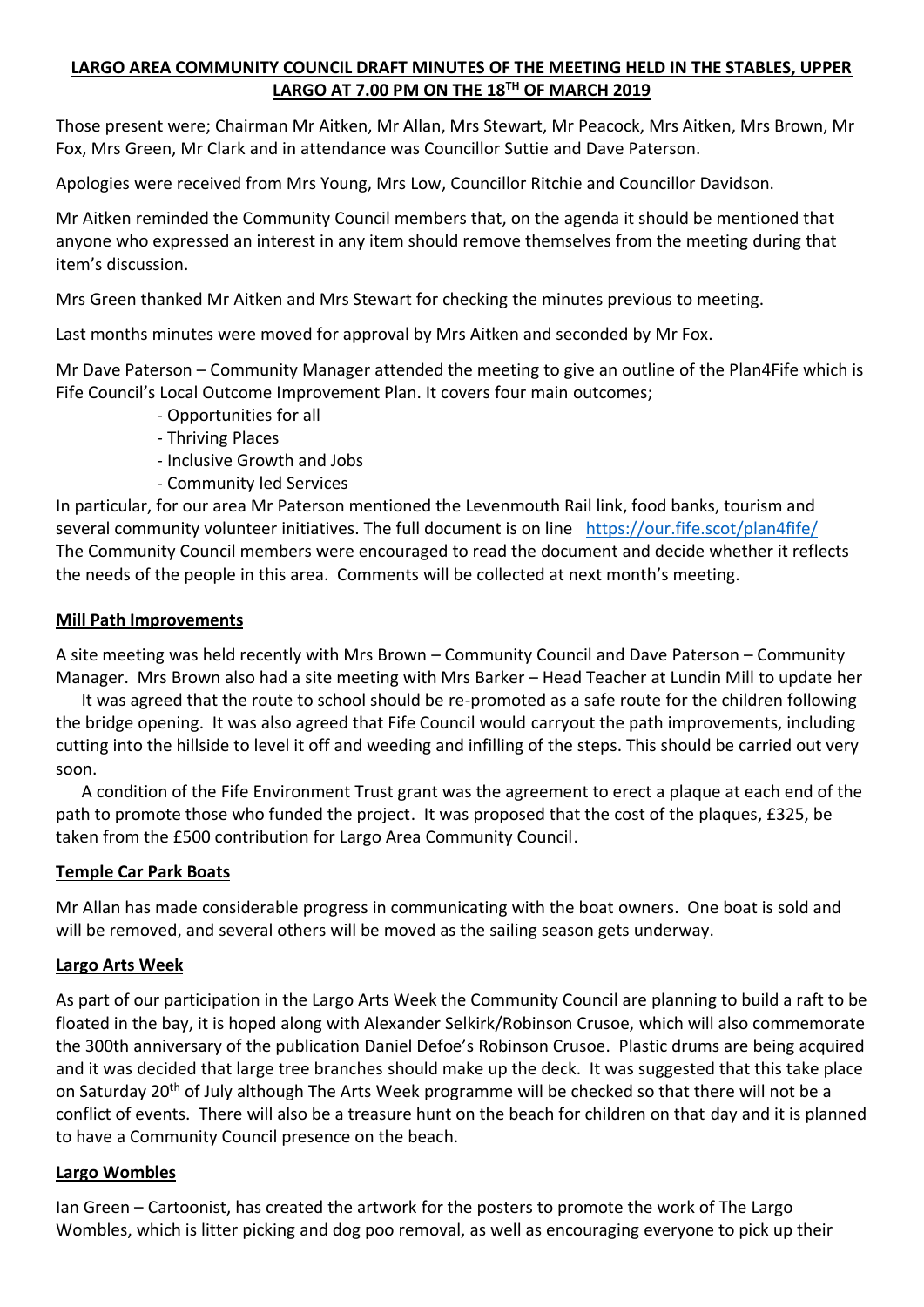own litter and dog poo. Everyone agreed the draft layout and text for the poster and 100 A5 laminated copies will be ordered from Fife Council's print room as well as 10 high viz vests at £6 each. 12 litter pickers have been purchased and bags and gloves have been provided by Fife Council.

## **Lundin Links Hotel**

Several trees have been pruned in preparation for the start of the demolition work. This is not imminent but the trees had to be removed before the start of nesting season so the birds would not be disturbed when work starts.

## **Community Council Web Site**

The site is up and running with only a small amount of work needing done, including local clubs to be added, Community Council members are encouraged to add club names, and a news tab has been added to promote the work of the Community Council e.g. the Mill Bridge and the Wombles. There was a question over whether we want trades mentioned and it was decided that businesses should pay a £10 fee to advertise.

## **Planning**

- 2 South Feus, Upper Largo, on the crossroad opposite the St Andrews Road – Extension to create a stand alone dwelling. These plans are being resubmitted with a reduction in the size of the windows. Due to the height of the surrounding wall and the fact that the plans had been submitted previously it was decided that no objections would be submitted.

- Fish Shed, Main Street, Lower Largo – Change of use from Fish shed to dwelling – two storeys with garage underneath. Mrs Low is to check plans and contact office bearers before next meeting if necessary.

- Homelands Trust, Lundin Links – erection of 5 holiday lodges, Links Road Lundin Links – waiting for building warrant – It is hoped to start the building work in July.

### **Treasurer's Report**

General Account - £2247 Second Account - £1660 of which £640 is The Common fund Up to £1000 has still to come out of account for the Mill Bridge.

Following a meeting at which it was suggested that trees were to be planted on the rough ground belonging to the Bowling Club, next to the Common, Mrs Green put forward a suggestion that some of the Common fund be donated to help purchase more trees, but only with the consent of the community. It was stated that these were designated funds donated by the community and would be being handed over to improve private land.

It was decided to discuss this further at the next meeting having informed the community.

## **Correspondence**

- Letter from Alistair Drummond re bus shelter, Lundin Links – The usual contractor is no longer supplying bus shelters to Fife Council. However, this as a final communication was considered to be unacceptable and Councillor Suttie as well as Mrs Stewart will pursue this problem.

- Safer Communities – Emergency Plan for The East Neuk – letter from Councillor Riches outlining what has been put in place so far. An overarching group, independent of Community Councils has been set up which will work with named contacts, using noted equipment, and know of access to a community refuge centre in each community. The group is looking for a named volunteer, not necessarily from the Community Council and details of a hall that could be used as a community refuge centre in an emergency.

 The group which is called East Neuk Community Emergency Planning Team would like to attend a Community Council meeting to pass on more details and answer questions.